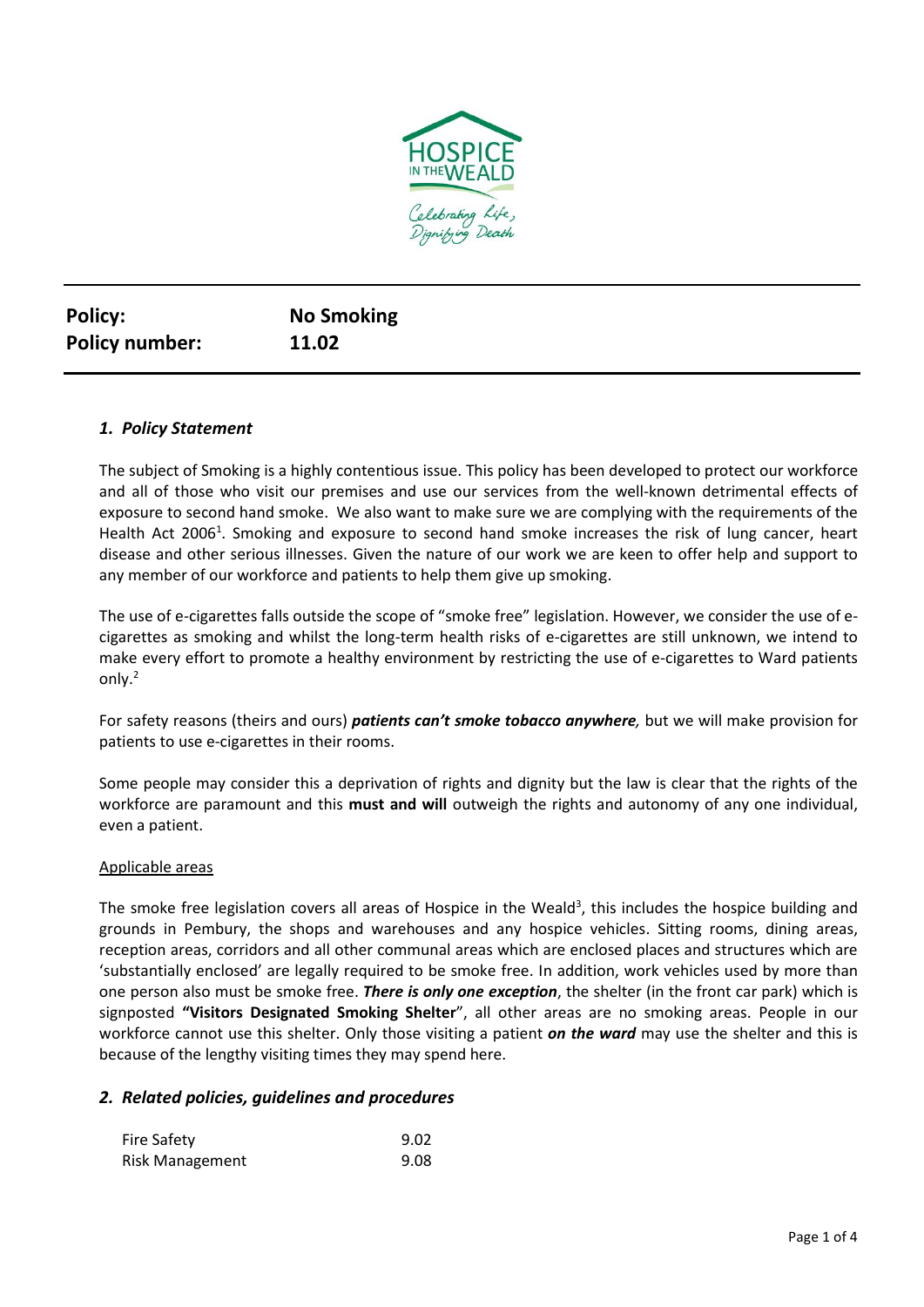## *3. Responsibility and Accountability*

| Policy review: | Hospice Leadership Team  |
|----------------|--------------------------|
| Approval:      | <b>Chief Executive</b>   |
| Compliance:    | All staff and volunteers |

#### *4. Relevant Dates*

| Policy originated:   | August 2003      |
|----------------------|------------------|
| Date of last review: | <b>July 2015</b> |
| Date of this review: | August 2017      |
| Date of next review: | August 2020      |

## *5. Patients*

We want to do everything to promote a healthy environment at HitW We do understand some patients who come into our care either in the ward or in the Hospice Day Service may be smokers. However, because we want to consider the majority and because we know smoking is detrimental and harms other people *we do not permit patients under our care and in our buildings to smoke*. We will make every effort to prepare and support our patients by working with their GPs if needed in providing prescriptions for nicotine replacement therapies (NRT) e.g. nicotine patches. These forms of treatment can be routinely offered to all patients who need them at their first Hospice Appointment.

Patients on the ward can use e-cigarettes in their bedroom. Their visitors can't. Since the long-term effects of second hand inhalation from e-cigarettes are not known, the patient's room must be well ventilated before the provision of their care.

Prior to admission to the ward or their introductory day in the Hospice Day Service, patients who smoke must be informed by the HitH nursing staff of this policy.

#### *6. Staff and volunteers working in HitH*

Smoke free legislation covers place of work and any vehicles used for work. A private dwelling is not considered to be a work place and is exempt from workplace legislation. However, we have a duty to protect the health of our workforce, and must rely on the full understanding of the patient and their family. If a staff member or volunteer is concerned about exposure to second hand smoke and their health, they must tell their manager or volunteer coordinator who will take steps to reduce their exposure.

Patients and their families must be informed about our no smoking policy and why staff and volunteers need to work in a smoke free environment. They must be made aware that they will need to provide a well ventilated smoke free space in the home, and not smoke during any visits by HitW staff or volunteers. If they are not able to do this, then the staff member or volunteer must inform their manager or volunteer coordinator who will negotiate with the patient and their family how best to meet their needs<sup>4</sup>.

#### *7. The Visitors Designated Smoking Shelter*

Smoking is not permitted anywhere within the Hospice or its grounds apart from the visitors' designated smoking shelter in the car park. Patients cannot use this shelter whilst under our care as they would require supervision by a member of the workforce. The workforce must not be exposed to cigarette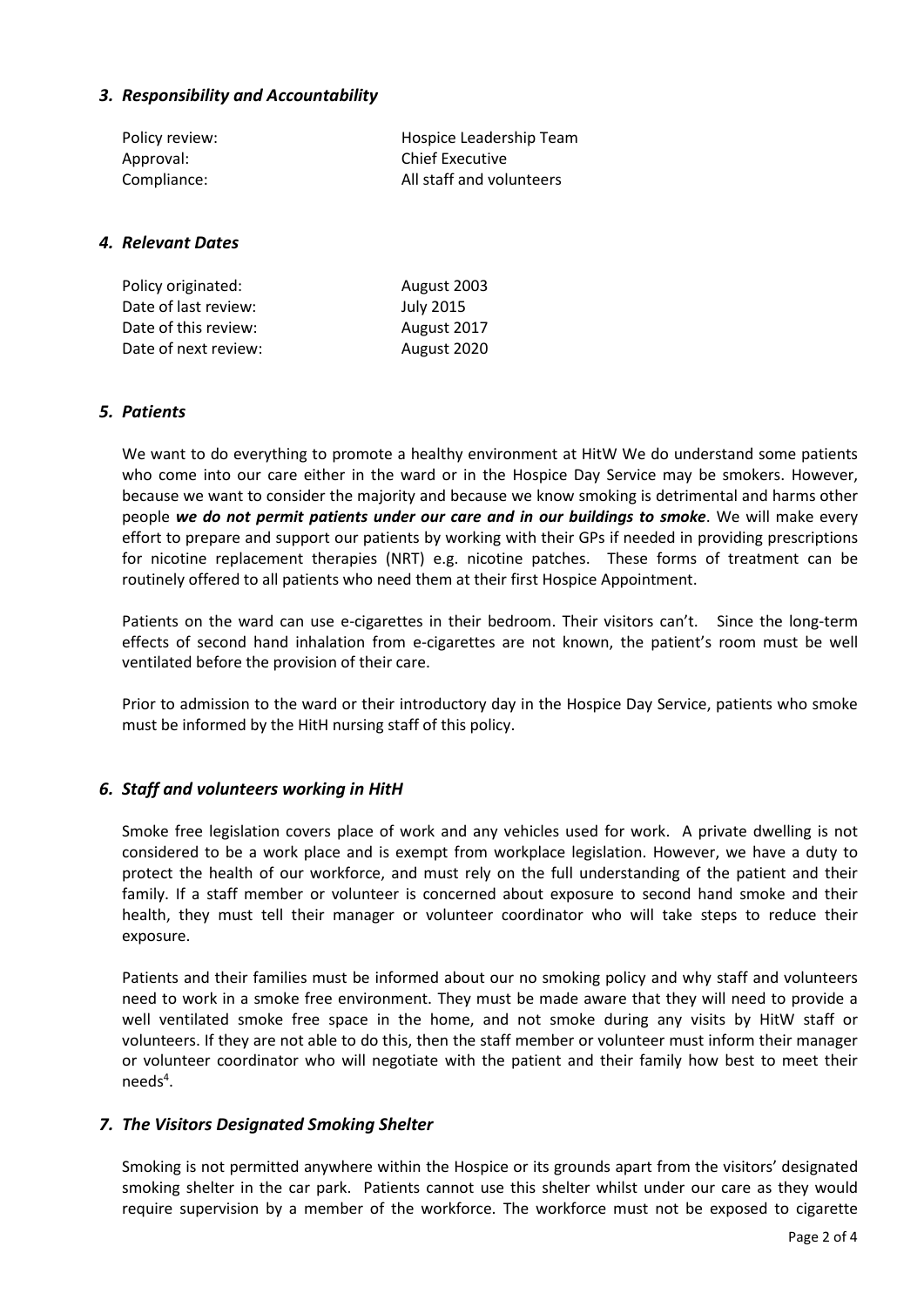smoke. Those family members or carers who are attending HDS are not to use this shelter. If Ward visitors are staying overnight they should be respectfully reminded that they should restrict, whenever possible, the amount of times they go outside to smoke as they need to be let in and out of the building by a member of the workforce. If necessary, visitors can be reminded that we have a statutory duty to prevent smoking in a smoke free place. The same rules apply to the use of e-cigarettes.

# *8. Workforce*

We have a firm commitment to creating and maintaining a healthy environment and strongly believe that we should promote this to others by making sure no members of the workforce are seen smoking or using e-cigarettes where they can be identified as working for HitW.

- 1. We do recognize that some of our workforce wish to smoke or use e-cigarettes and we respect this but we have very clear rules in place to make sure that, if they are smoking, they are not on or in Hospice premises (including fleet cars) or identifiable as someone who works for the Hospice (including own cars). Also, smoking and the use of e-cigarettes is only permitted during meal breaks: staff can manage their own break times in liaison with their manager but additional smoking breaks are **NOT** permitted.
- 2. Staff and volunteers working for Hospice in the Home who are visiting patients must not smoke or use e-cigarettes when on duty.

## **All staff or volunteers who wear HiTW uniform need to be aware that they are ambassadors for the Hospice and therefore should not be seen smoking or using e-cigarettes**

Staff should note that breaches of these rules will be investigated and could result in disciplinary action being taken.

#### **Support for the workforce**

Evidence suggests that nearly 70% of smokers would like to be able to give up smoking. We are very keen to provide support to any member of staff or volunteer who would like to give up smoking. There is very useful guidance available via this link: <http://www.nhs.uk/smokefree> or by phone on 0800 169 0 169. We are also able to access help and support through our Occupational Health provider. *Managers, Heads of Service or Department, and Directors must take an active role in enforcing this policy and also talk to anyone who is looking for support.* 

## *9. Electronic cigarettes (*e-cigarettes)

Electronic cigarettes, are battery-operated products designed to deliver nicotine and flavour. They turn chemicals, including highly addictive nicotine, into an aerosol that is inhaled by the user.

Currently in the UK, smoke free law applies only to substances that are lit and can be smoked. As electronic cigarettes do not create smoke they do not fall under this legislation however Hospice in the Weald has decided to treat e-cigarettes in the same way as ordinary cigarettes. Their use is not permitted outside of the Visitors Designated Smoking Shelter, except by patients in their own room as highlighted above and not in the Hospice buildings or vehicles.